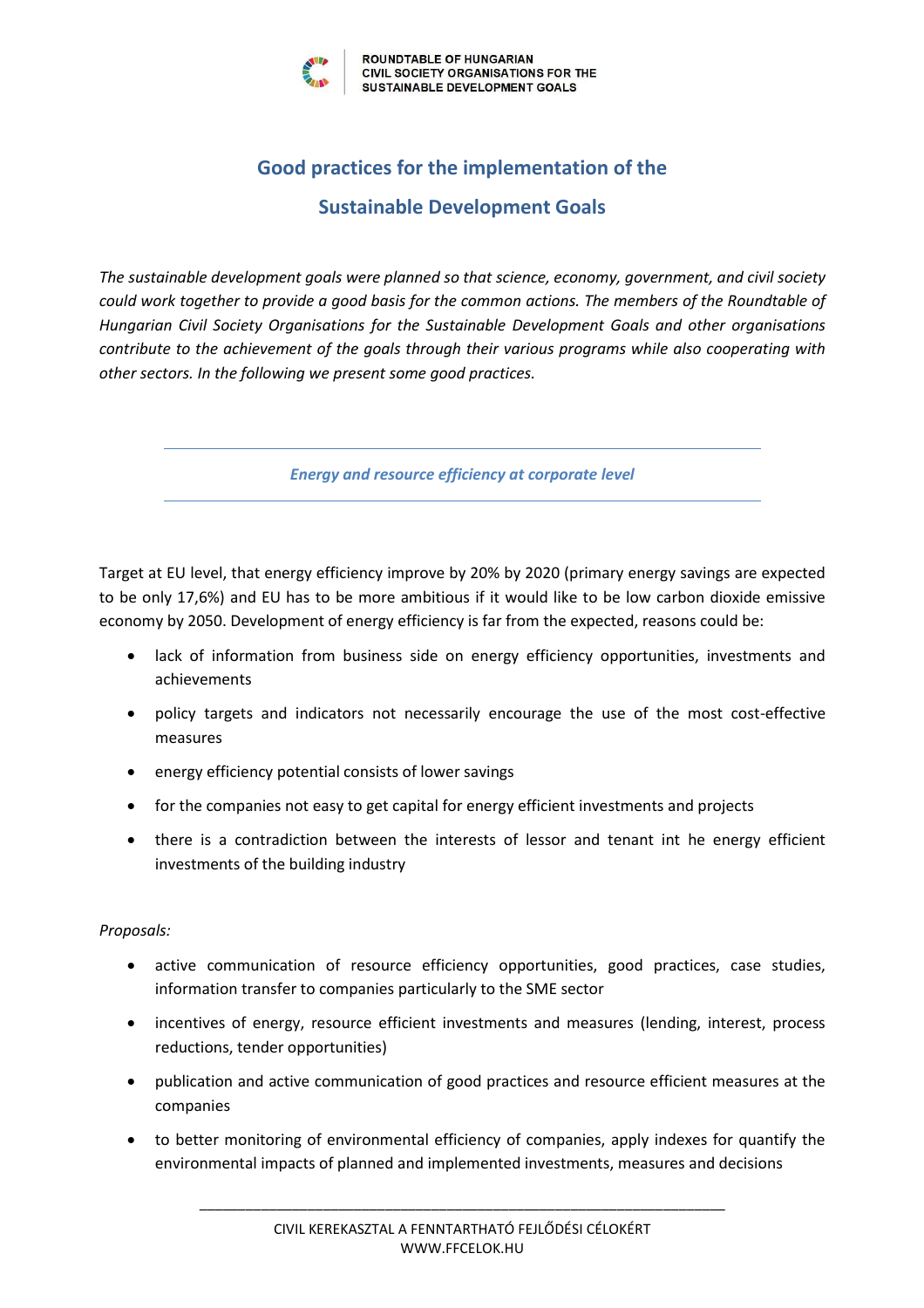

Good Practices, case study collection for energy efficiency, environmental saving programs and projects:

## *"Money back through the window" program*

In 2002, the KÖVET Association launched his "Money back through the window" program, the purpose of which was to prove that the environmental and financial considerations could be hand-in-hand, ie measures initiated from environmental considerations could have a positive economic impact on organizations and vice versa, economic measures may also contribute to environmental protection.

In 2017 we have announced the tender for the twelfth time and awarded (Environmental Savings Award) the participating organizations in the following categories:

- "Washed fruits on the table": These measures typically needed no investment at all, only rethinking a problem, reorganizing a process, go with immediate savings
- "Low hanging fruits": In this group we find investment activities with a payback time within 3 years.
- "High hanging fruits": In this group we find investment activities with a long  $-$  more than 3 years – payback time.
- "Carbon-savings special award" institution category: significant CO2 saving measures of institutions, (local government, educational institution, etc.)
- "Carbon-savings special award" business category: significant CO2 saving measures of companies
- "Water protection and savings special award": measures with significant water saving

Up to now a total of 534 measures of 99 organizations were presented in 12 volumes saving a total of about 38 billion forints, 20 million m3 of water, 882 GWh of electricity and 565 thousand tons of CO2. The 12 case study volumes are available from the website.

*KÖVET Association for Sustainable Economíes*

*<www.ablakonbedobottpenz.hu>*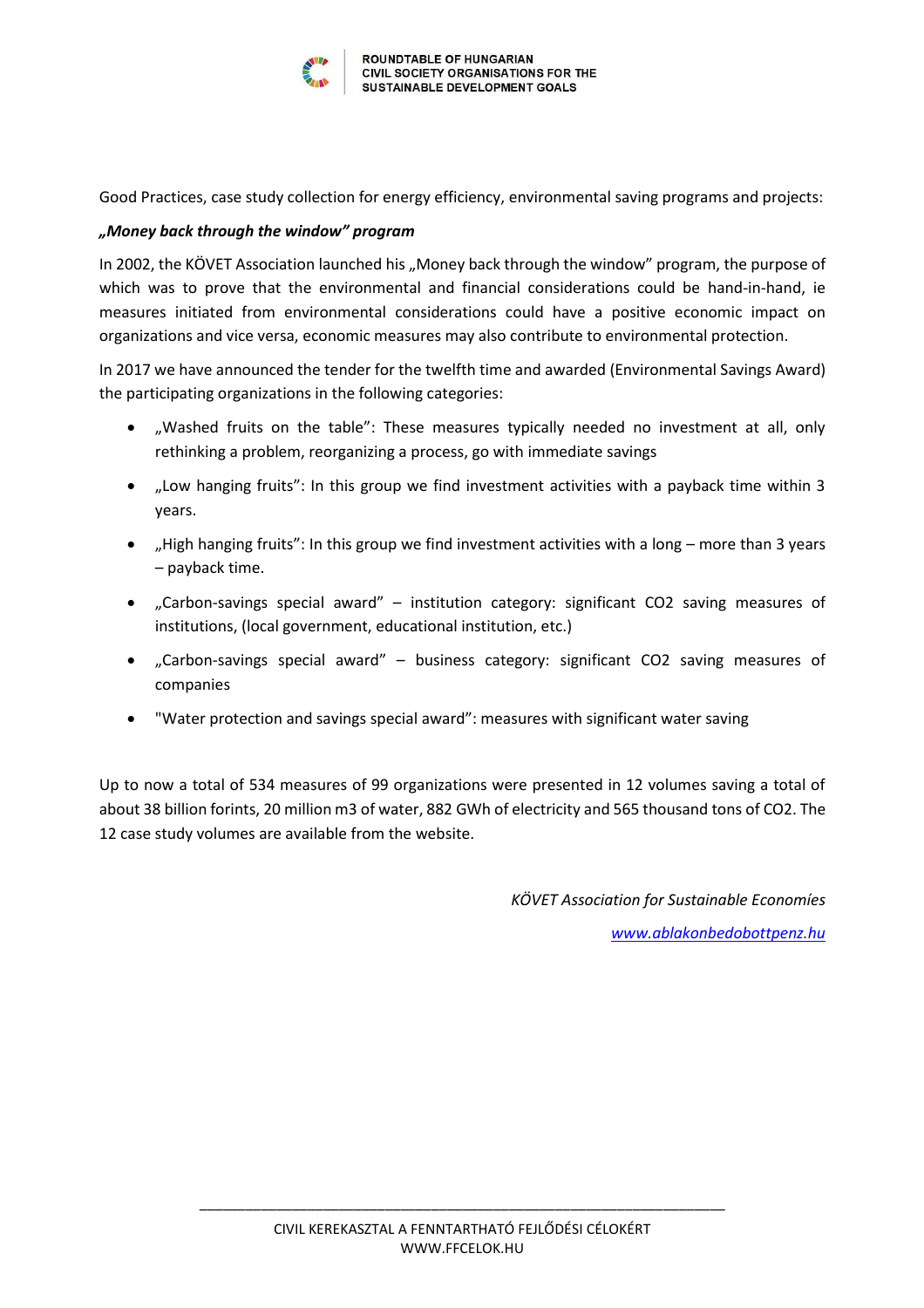

*KÖVET Association for Sustainable Economies – CSR MarketPlace*

## *Suggestions*

- It would be necessary to have a state CSR prize or a foundation of recognition that has a rank. There are currently too many competing prizes in this area.
- Good Practices in corporate governance (current and past) should be shared, eg. CSR MarketPlace. It is to be encouraged that others take good practices as examples.
- In the CSR Action Plan the employment objective is in the focus. In addition, other CSR topics should be given greater emphasis, for example environmental protection, participation in local communities, consumer issues. For this, the UN Sustainable Development Goals or existing but less-used ISO26000 standards could be used.
- With this amendment, the CSR Action Plan would be a real guideline for companies to really be in the CSR topic. At present, there is a large difference between companies' CSR practices. The few leading companies are convinced that he can not do more on the subject, done everything possible, while most still do nothing. Beside that, there are dedicated small entrepreneurs who do not speak about CSR but about responsibility.
- There is a need to establish a relationship between the National Sustainability Strategy and the CSR Action Plan and both between the United Nations Sustainable Development Goals. At present, there is a serious difficulty in this area because of the fact that they belong to a separate ministry / organization, so there are no necessary concentrations between them, efforts and results are fragmented.

The CSR MarketPlace initiative launched in 2005 by CSR Europe provides an opportunity to share good corporate social responsibility in a dissolved, informal environment. In Hungary, CSR MarketPlace event was held in 2009, 2011, 2013 and 2015 organised by KÖVET Association.

For the exhibition, companies could apply with good practices and case studies in CSR. In our opinion, besides the research based on questionnaire surveys, submitted corporate cases can show a more complete picture on the CSR's situation in Hungary, its development and trends. These applications have been used to describe corporate CSR solutions four times using the same methodology. So far, 329 applications have been submitted by companies, most of which are multinational companies, but may include applications of local governments.

Based on the submitted applications, there is a marked improvement in the CSR activity of Hungarian companies. While in 2009 companies presented isolated cases, in 2013 and 2015 the most of the applications were complex programs embedded in strategy. There is a shift in the focus on the topics concerned: in 2009, environmental protection and health and safety at work were the favorite topics (23 out of 10 applications submitted), in 2011 civil-business cooperation (26 cases out of a total of 95) had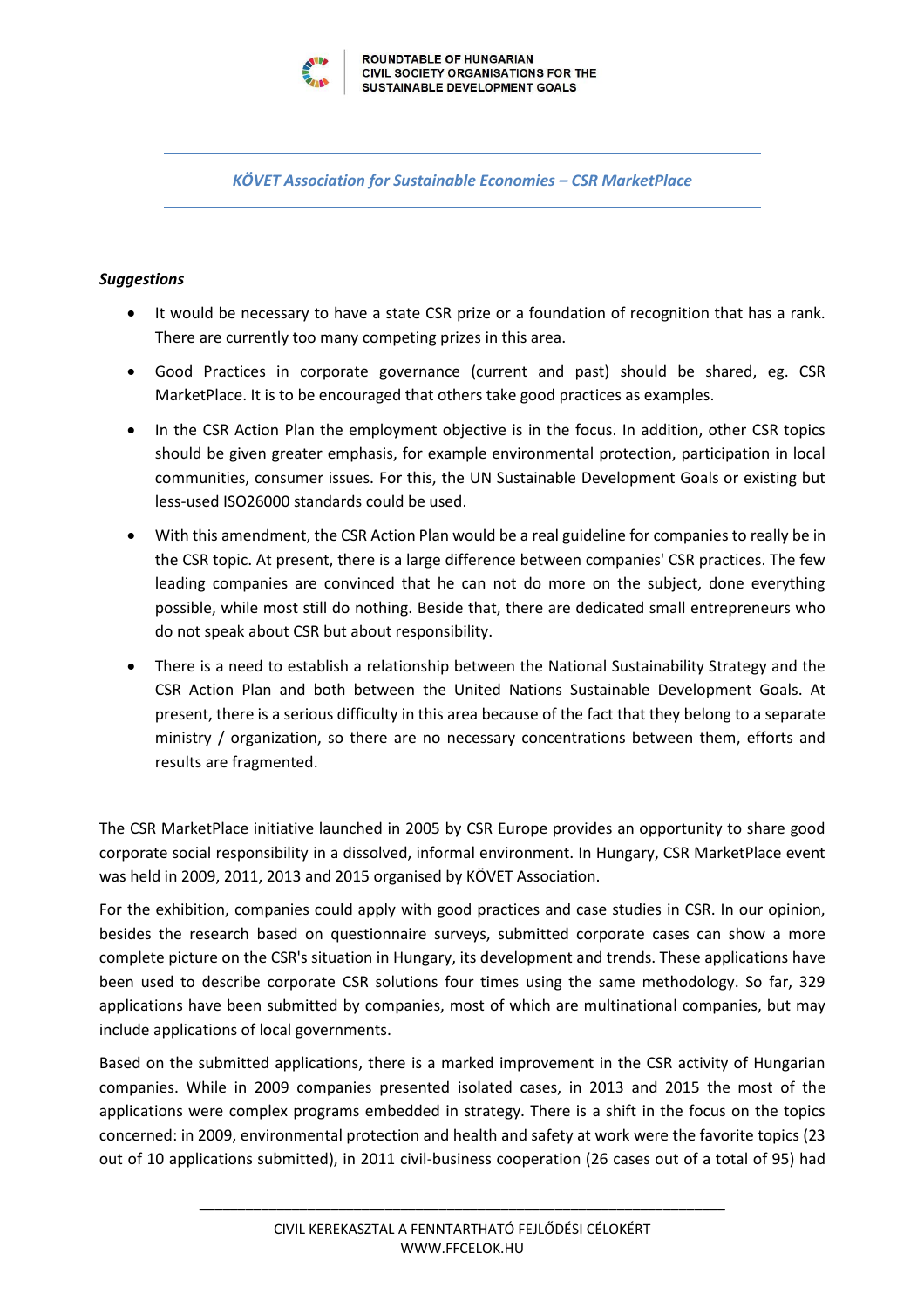

preceded the protection of the environment (22 cases), and the involvement of stakeholders (15 cases) as well as corporate volunteering (13 cases) became a new topic. In 2013, civil-society co-operation "won" (33 cases out of a record number of 97 cases) followed by involvement of stakeholders (11 cases). In 2015 the main focus was responsible employment, leading to issues related to work-life balance and other workplace (17 cases), followed by involvement of stakeholders (10 cases).

Good practices can serve as examples for other companies. In the 4 years we have issued catalogs of the cases of the applicant companies and an online database is also available where the cases can be found.

## *Alternative Entrepreneurs – Business for More*

Case studies have also been made about companies that are more serious about CSR than usual, called "Alternative Entrepreneurs – Business for More" or "truly responsible enterprises" in our terminology. On the one hand, these companies appeared on the CSR MarketPlace each year, as we have also announced a category of Truly Responsible Enterprise (27 such cases were filed in the four tender years). On the other hand, we published a series of articles about the "entrepreneurs for others" in our Magazine "Steps to Sustainability".

*KÖVET Association for Sustainable Economies* 

*<http://kovet.hu/>*

*The environmental education program of the National Society of Conservationists‒ awareness-raising competition series for 10 to 18-year-old children*

#### *Background information*

The National Society of Conservationists have been organising competitions for ten years, since 2008, to promote environmental education. The competitions intend to raise 10-18-year-old children's attention to the most influential environmental and social issues that give cause for concern for the society. Usually 100-200 schools are participating in a competition, forming thousands of teams. This means that our message reaches tens of thousands of students directly. We put special emphasis on targeting young people and we genuinely believe that the taskspresenting topics in their own complexity, but still in a language tailor-made for students-are interesting and



*The emblem of the game named* Over the Waste Mountain

amusing at the same time. Therefore, they can raise the participating children's awareness and broaden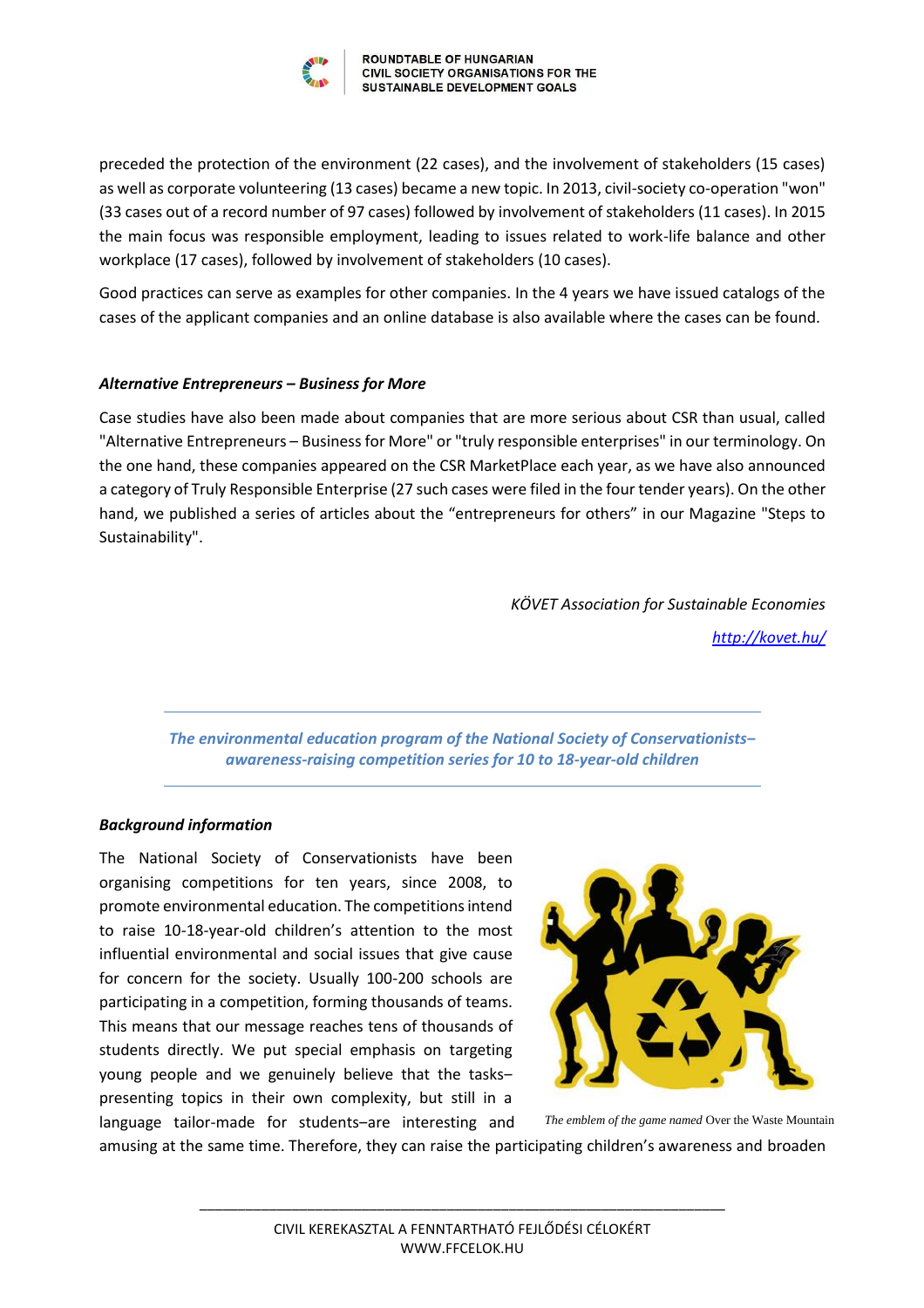

their knowledge in a way that affects their behaviour and decisions both now and in the future as well.

## *Guidelines*

The competitions usually consist of three rounds with a live final at the end. In the first round the competing teams acquire fundamental notions and basic knowledge connected to the actual topic. In the second round they determine problems and possibilities they encounter in their own surroundings. In the third round they work on creative solutions in order to improve the quality of their surroundings. At this phase, participants can also initiate communication programs to advertise their aims. This increases the chance that other students getting involved as well by receiving information from their fellows. The best performing teams participate in the live final, where they compete with one another in person. While working out the professional documents of the competitions, our objective was to prioritize the following factors: innovative way of thinking, interactive approach towards the competing teams and the particularities of young generations. In addition, we aspire to create interconnected challenges and provide interesting and vivid background with colourful graphics to them.

## *Climate Police‒an example*

In order to illustrate the instructions above, now we would like to describe one of our competitions from the previous years which main point was to put emphasis on the dangers of climate change. This game was designed to students above 4th grade of elementary school. During the game, participants in groups of 3 aimed to determine practices they could encounter in their surroundings-in the school or at homethat aggravate the problem of energy consumption. This way, students could experience through real-life situations the importance of environmental protection. By acting as if they were investigative journalists, researchers or communication experts-some of the most popular professions of the present time-they proved their capacity of making more responsible decisions than an adult would have made.

As investigative journalists their mission was to detect the most prominent environmental problems, meanwhile as scientist their task included to try to solve them. As communication experts they transmitted the information they managed to acquire to us, as well as to their fellows. As a result of this, they could involve more and more people by advertising the message of the competition. During the whole project, students could show off their creative way of thinking: the competing teams wrote articles, organised activities and filmed educational materials. Some of them created radio emissions that the school radio broadcast, while other teams managed to involve local television as well. The participants organised environmental conscious fashion show, flea market, but a whole week long environmental program was also successfully accomplished. What is more, they built a cell phone charger station from a bicycle.

The games have already concerned the following topics: climate change, energy consumption (Climate Police-series, Adventures in 'Frogland'), sustainable development goals (The 7.5 Milliard Dollar Question), electronic devices and their effect on the environment (Dig Deep, e-Observer) and waste (Over the Waste Mountain).

*National Society of Conservationists – Friends of the Earth Hungary*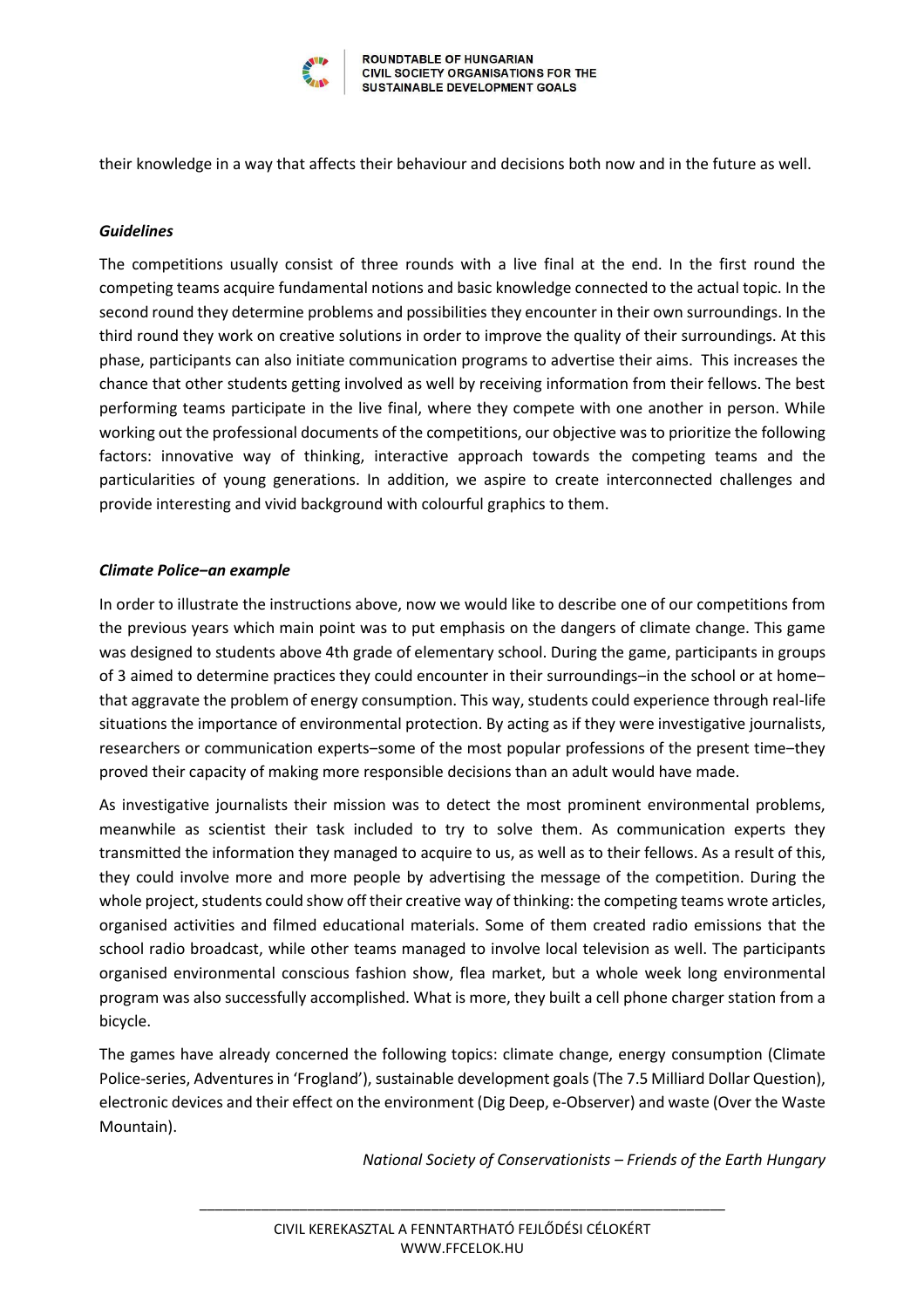*<www.mtvsz.hu>*



**ROUNDTABLE OF HUNGARIAN** CIVIL SOCIETY ORGANISATIONS FOR THE SUSTAINABLE DEVELOPMENT GOALS

## *A program launched by the National Society of Conservationists to popularize protected areas of high natural value*

## *Background information*

The program which aim is to put protected areas of high natural value in the spotlight lies on the following assumption: how we can expect people who neglect their direct surroundings to safeguard its natural values? Based on this view, we set up a program that not only introduces these values to the local communities but engages its members in their conservation too.

## Natural values of Budapest-an example

The 552 square kilometres of the capital city is not simply an area full of urban concerns and values. Budapest is a place where one can equally encounter environmental problems and discover the genuine values of nature. Our program intends to draw attention to Lake Naplás, Merzse-moor as well as to the caves in Róka Hill and also to Nagy-Hárs Hill. We think they are essential to mention in order to encourage more and more children and adults to visit these places and realize the importance of their conservation.

We have organised an exhibition where we display panels designed to provide comprehensive description of the values possessed by the capital city. The panels also give a detailed presentation on some of these values. The exhibition have been put on display at local events and at schools with the aim of raising the visitors' awareness whose number hitherto exceeds ten thousand. We give detailed description on these protected areas in form of printed or electronic publications too. The distribution of brochures written either in English or in Hungarian can bring our message to a broader audience. Their popularity is proven by their constant publication.

The trips we organize for local communities and for schools are considered to be crucial elements of our program. These trips are unique in their own way since they are combined with several activities such as collecting litter. They equally provide a suitable occasion for the accomplishment of certain environmental treatments. Thousands of students and adults have already joined us to range the areas concerned and to help keeping them clean. Besides getting the participants acquainted with urban protected areas, we also aspire to emphasise factors that might mean a threat to these zones. Students and adults encounter these factors through handling the extensive presence of scrub or working on the eradication of unwanted late-ripening sour cherry offspring. As a result, they participate actively in the protection of endangered areas.

In order to enhance our project's impact, we have also launched a series of tour-guiding course. Teachers, civil society activists as well as employees of community centres and institutions are welcomed to apply for them. During the training-that consist of theoretical and practical sessions as well-the participants expand their knowledge on the concerned areas and acquire the foundations of professional tour-guiding. Practical sessions make it possible for the participants to range some of the areas. It helps them develop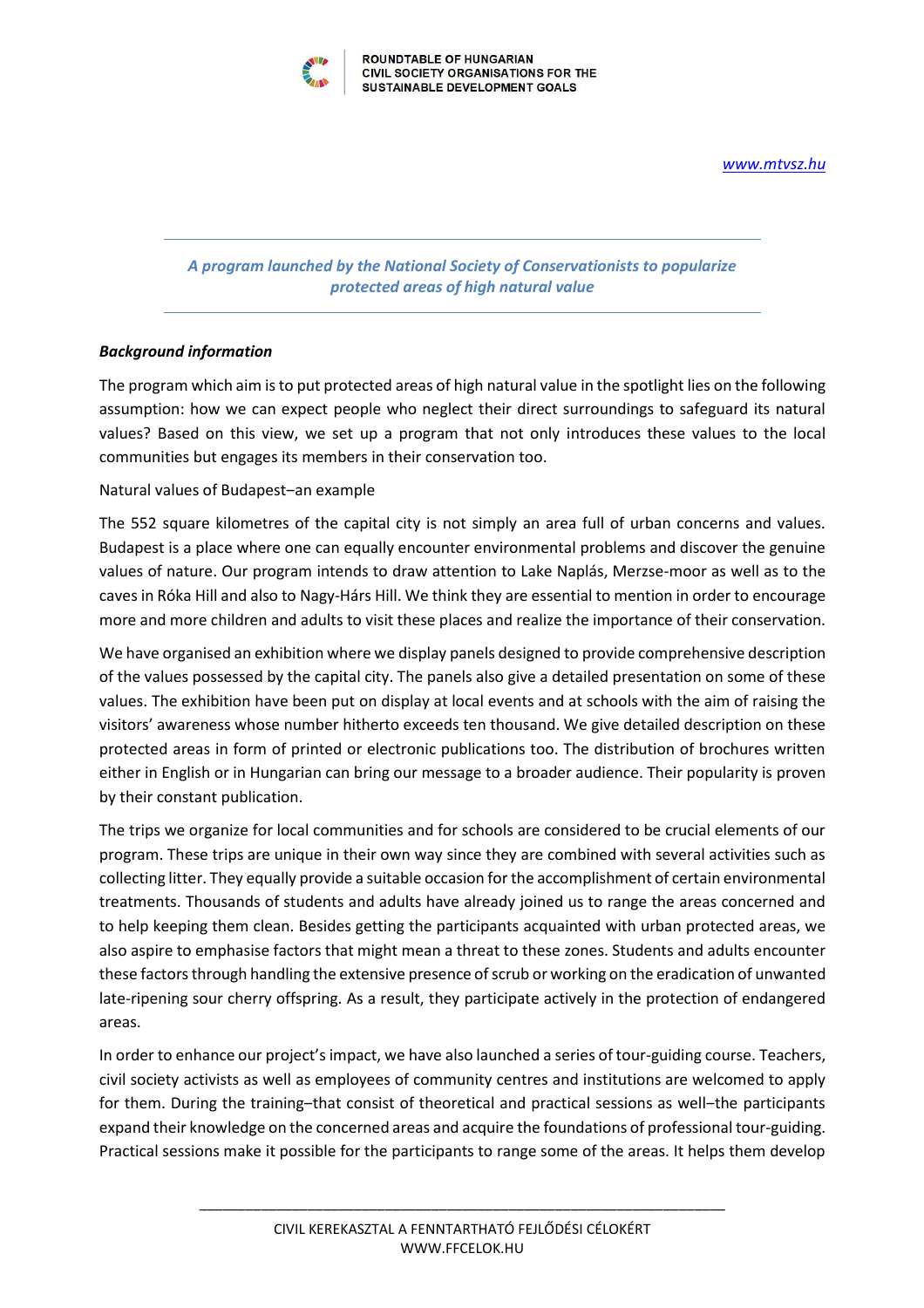

their skills in the actual surrounding to become capable of leading trips and educating their hikers at the same time.

#### *National program*

The example above cannot illustrate completely our commitment in protecting natural values. We have already pursued similar activities in the program called Natura 2000, initiated by Őrség National Park, which aim was to popularize certain areas and species. In cooperation with other organizations we are striving to carry out tasks that are not just awareness-raising but promote site-management as well. This way, we aspire to contribute to the conservation of our protected values.

*National Society of Conservationists – Friends of the Earth Hungary*

*<www.mtvsz.hu>*

*The People's Budget campaign*

The People's Budget campaign is the only overarching European campaign initiative on the EU budget, which reflects on all aspects of sustainability (social, environmental, economic and governance) and pushes for holistic approaches and key policy messages that mutually reinforce each other. It aims for sustainability proofing the post 2020 EU budget, which can ensure policy coherence and thus the efficient and effective use of EU funds.

It takes an innovative approach to designing and implementing the EU budget, where sustainability provides an overarching framework and trade-offs among sectors and measures are mitigated by integrated strategies. Sustainability proofing could be defined as a structured process of ensuring the effective application of tools to maximise the social, environmental and economic benefits and to avoid or at least minimize harmful impacts of EU spending. It applies to all spending streams under the EU budget, across the whole budgetary cycle and at all levels of governance, and should contribute to a significant progress of the EU towards sustainability assessed against a set of sustainability principles.

The campaign is advanced by the SDG Watch Europe alliance, a cross-sectoral coalition comprising more than 100 members aiming to hold governments to account for the implementation of the SDGs. The campaign is led by organisations representing different sectors and is working together with various coalitions, networks and stakeholders to build on their broad range of expertise and also to support their sector specific asks with its holistic approach.

The partners involved in the campaign think creatively about the next EU budget cycle and how that can help advance a 6th scenario for the future of Europe and address many of the real problems facing the Union. We have developed a set of sustainability principles to ensure the coherence of the future EU budget and to help implement the 2030 Agenda for Sustainable Development. More than 70 organisations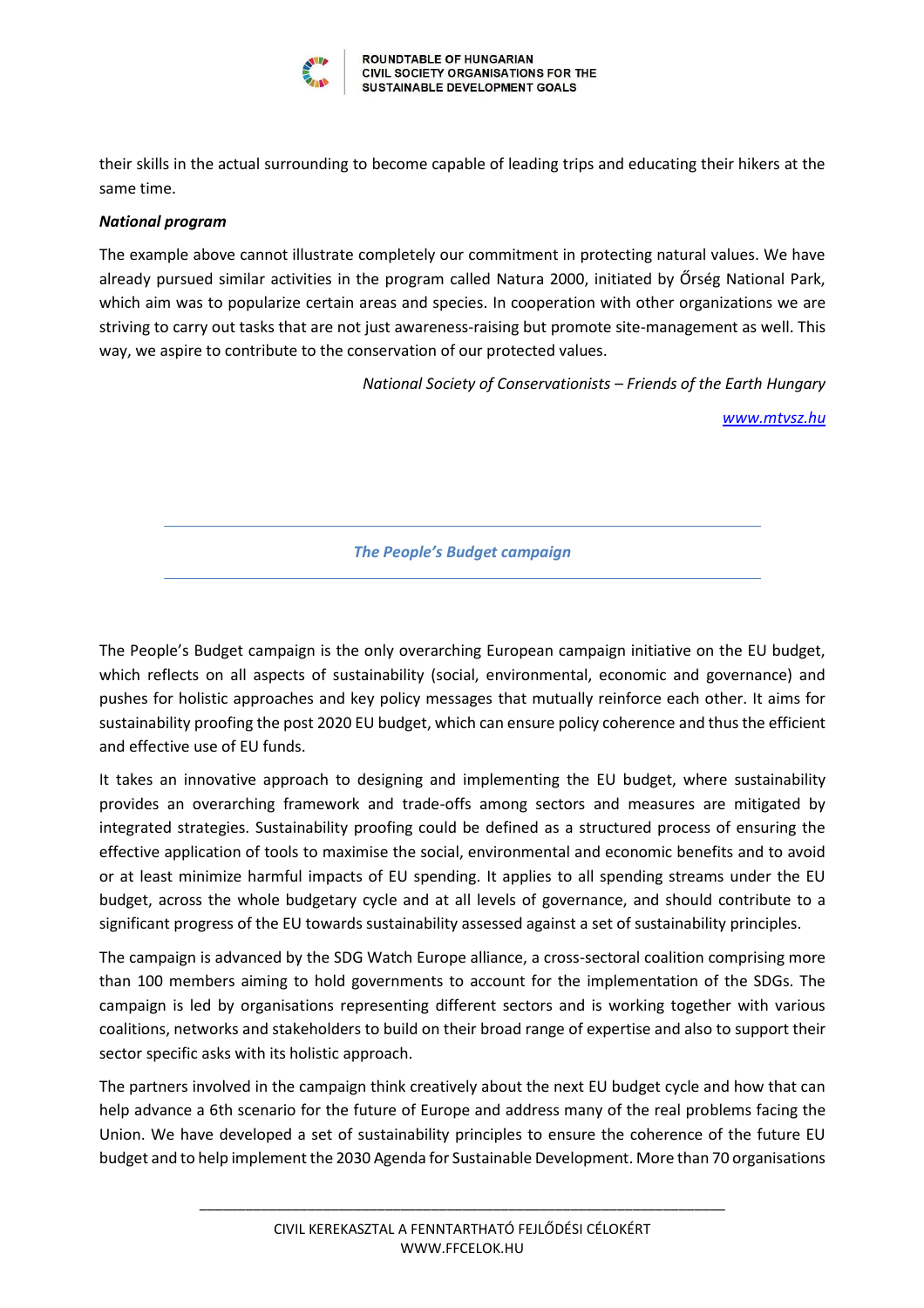

adopted the position with an Annex including sustainability proofing instruments, and the campaign also made an open call on the European institutions and national governments to integrate sustainability in the legislative process, planning and implementation.

*CEEweb for Biodiversity*

*[www.peoplesbudget.eu](http://www.peoplesbudget.eu/)*

*The way municipal trees support sustainability*

## **May the forest be with you! project**

The project's aim is to increase the forest cover of certain areas. Trees and forests have a major role in the combat against climate change: their presence is a great help in the process of acclimatization (they provide shadow and improve air quality of urban areas), but they are also capable of diminishing the quantity of carbon-dioxide that is emitted to the atmosphere. Unfortunately, these benefits are often overlooked. Whether we think at local or global level, there are still scarce amount of news circulating about areas planning to make further steps towards the expansion of forest cover; meanwhile one can hear plenty about the felling of trees and tree rows as well as about the deforestation of public parks.

In the project, Climate Alliance – supported by the Environmental Ministry's Green Source program – aspires to compile a practical guide and an assortment of good examples. Its content is based on the following points:

- I. A tree is a real asset–Trees represent ecological, social and material values. An example for the quick and simple calculation of their worth.
- II. Trees in the inventory–Examples for online tree inventories and tree cadastres
- III. Protection of trees–Local possibilities for tree protection: take them as local values of conservation or townscape protection
- IV. Make space for trees-Exploration of areas suitable for tree plantations by the community
- V. Innovative solutions-Introduction of innovative and original solutions
- VI. Cooperation for trees-Presentation of public campaigns and projects
- VII. Proper pruning of trees-Proper pruning and treatment of tree crowns
- VIII. Tree care information–Ways one can protect trees during their examination or while working around them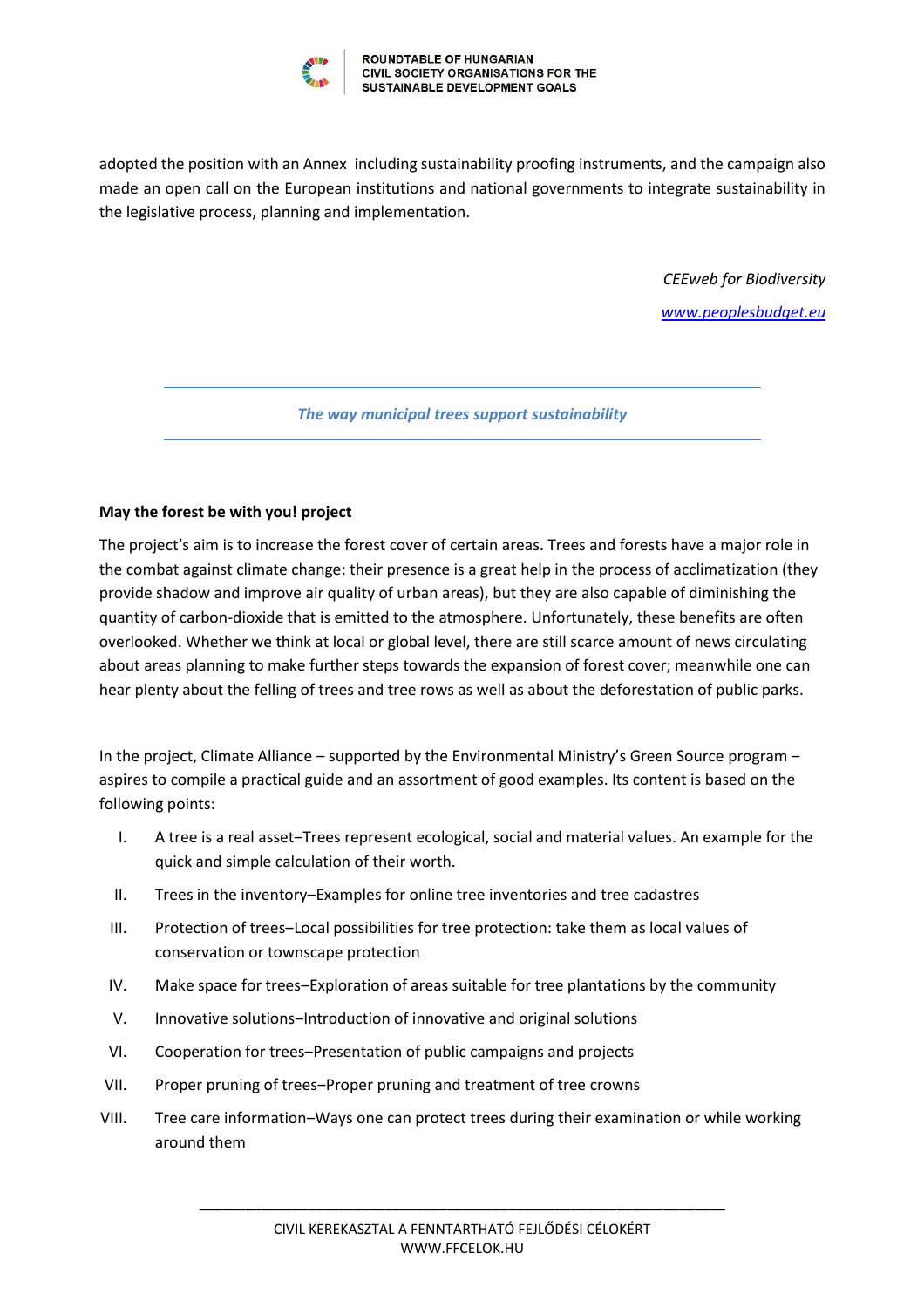

- IX. Should it be cut out?!-Planning and consultation process of cutting out trees
- X. Tie oneself to a tree!-Prevent trees from being cut down with the power of public cooperation

Recommendations based on actions hitherto taken

- Time limits on tree felling–We recommend not to cut down trees during the growing season unless it is inevitable since it menaces public safety and security
- Annual tree inventory of each region We recommend local governments to establish a balance sheet in which they can record and analyse the amount of tree they cut out or planted during the year.
- Supporting the establishment of up-to-date online regional tree cadastres–There is a growing number of territories all over the world having their own online tree cadastres created, that helps them tracking the amount of trees they possess. Members of the community may add descriptions and pictures to the cadastre's entities, to the trees. We are convinced that it would be also necessary to include the establishment of up-to-date, online tree cadastres of domestic areas in professional sponsorship programs as an activity eligible to support.
- Natural leaf area index–We recommend natural leaf are index to be included as a new element in regulations on regional development and/or on construction works to determine the natural leaf area's expected size from which the extent of tree canopy can be concluded too.

*Hungarian Climate Alliance [www.eghajlatvedelmiszovetseg.hu](http://www.eghajlatvedelmiszovetseg.hu/)*

*Going to the Peripheries*

## *International Development and Humanitarian Aid Projects Implemented by the Hungarian Charity Service of the Order of Malta*

## *Health, Water and Hygiene Projects in Africa and in the Middle East*

## **About the Hungarian Charity Service of the Order of Malta**

The Hungarian Charity Service of the Order of Malta is an independent non-governmental legal entity and one of the largest charity services in Hungary with an operating budget of over 31 million EUR in 2017. The organization is funded through government subsidies, international funding sources and private donors from Hungarian citizens. The Charity Service was founded as the relief organization of the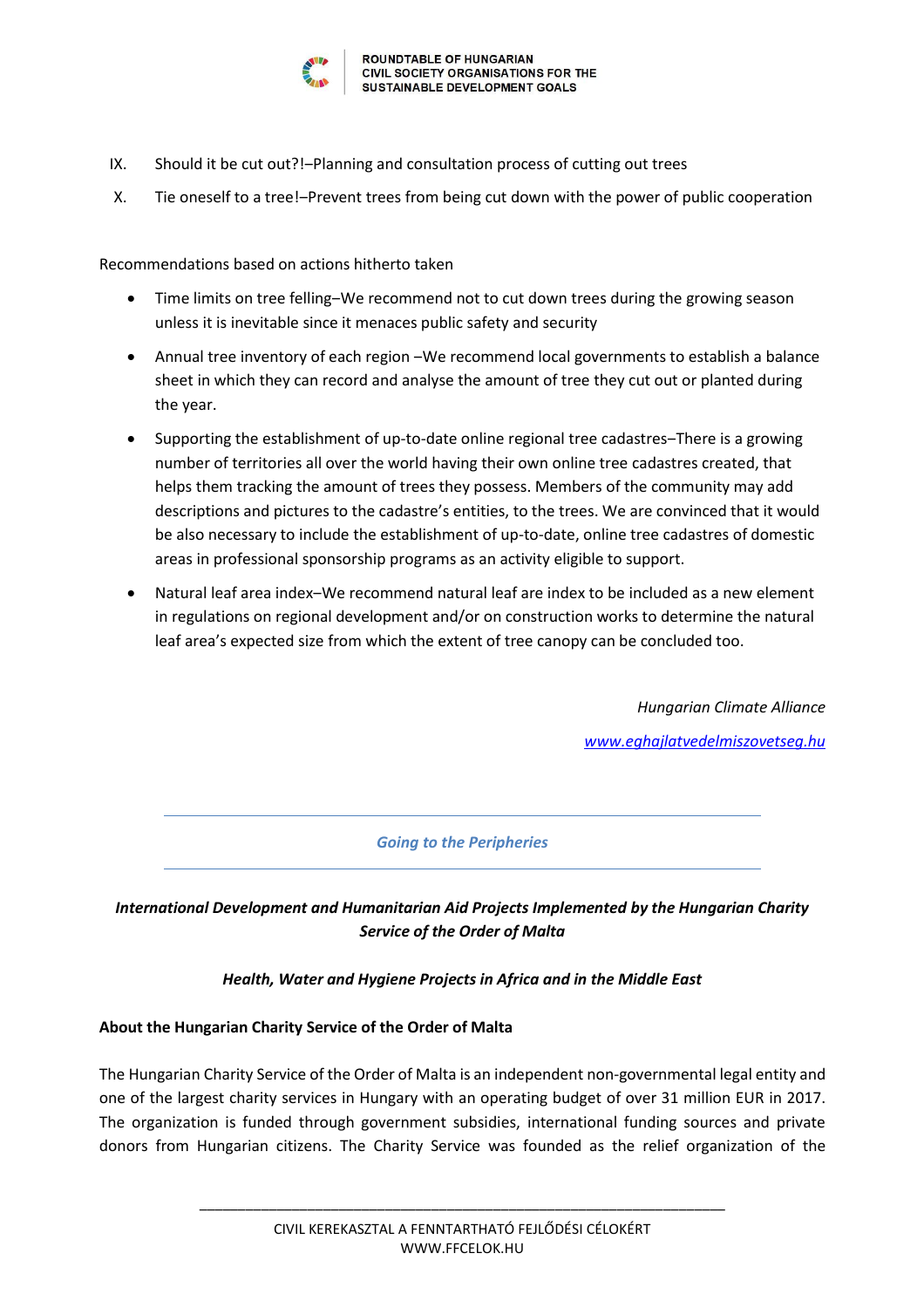

Sovereign Order of Malta to provide relief to people in need – the sick, the elderly, the disabled, the disadvantaged, the homeless, refugees, pilgrims and the victims of natural disasters and conflicts primarily within Hungary and the Carpathian Basin. The Hungarian Charity Service of the Order of Malta has developed social policy strategies and recommendations focusing on important themes that previously have not yet been highlighted on national or international levels.

#### **Overseas presence**



Beyond the aid provided in humanitarian crises during unexpected natural disasters or political conflicts on the national level, the organization has achieved significant results in the area of international development. In Africa as well as in the Middle East it has implemented several permanent infrastructural development programs which provide access to safe drinking water and basic hygiene services.

But why has the Hungarian Charity Service of the Order of Malta decided to assume a continuous overseas presence in the field of international humanitarian development? Or we could pose the

question more generally – why should we be concerned with Africa, Asia or the Middle East? The answer lies in finding the adequate balance both in ratio and in relation to the acute problems affecting us and other nations of our world. We firmly believe that we can only fulfil our vocation well if we find the correct relation among the urgent needs affecting us and those around us – be it near or far. One must see and realize that the suffering millions of Pakistan or of the Horn of Africa often face crises far more severe than our own which inevitably compels one to compassion and action.

## **AFRICA**

## **General overview**

The Hungarian Charity Service of the Order of Malta in collaboration with its local partners implemented water, sanitation and hygiene (WASH) projects in several East African countries such as Kenya, Uganda and in Tanzania in order to improve the inadequate infrastructure by providing shower and toilet access to vulnerable populations living in economically disadvantaged segregated settlements (frequently referred to as 'slums'). The total number of our beneficiaries is approximately 500,000 of which 70% are women and children. The project's short-term goal of creating the WASH sites was realized while the longterm objectives transferred the facility's management to the local community for sustainability of operations. With both short and long-term project goals achieved the need for assessing the effectiveness still exists, particularly in the area of humanitarian diplomacy.

The HCSOM has set up four water sanitation facilities in Sub-Saharan Africa which provide clean, legal and healthy drinking water and adequate hygiene in the segregated areas, in primary and secondary schools of East African metropolises. The facilities include toilets, showers as well as faucets with running water which provide inhabitants free access to potable water. These sanitation centres (WASH kiosks) provide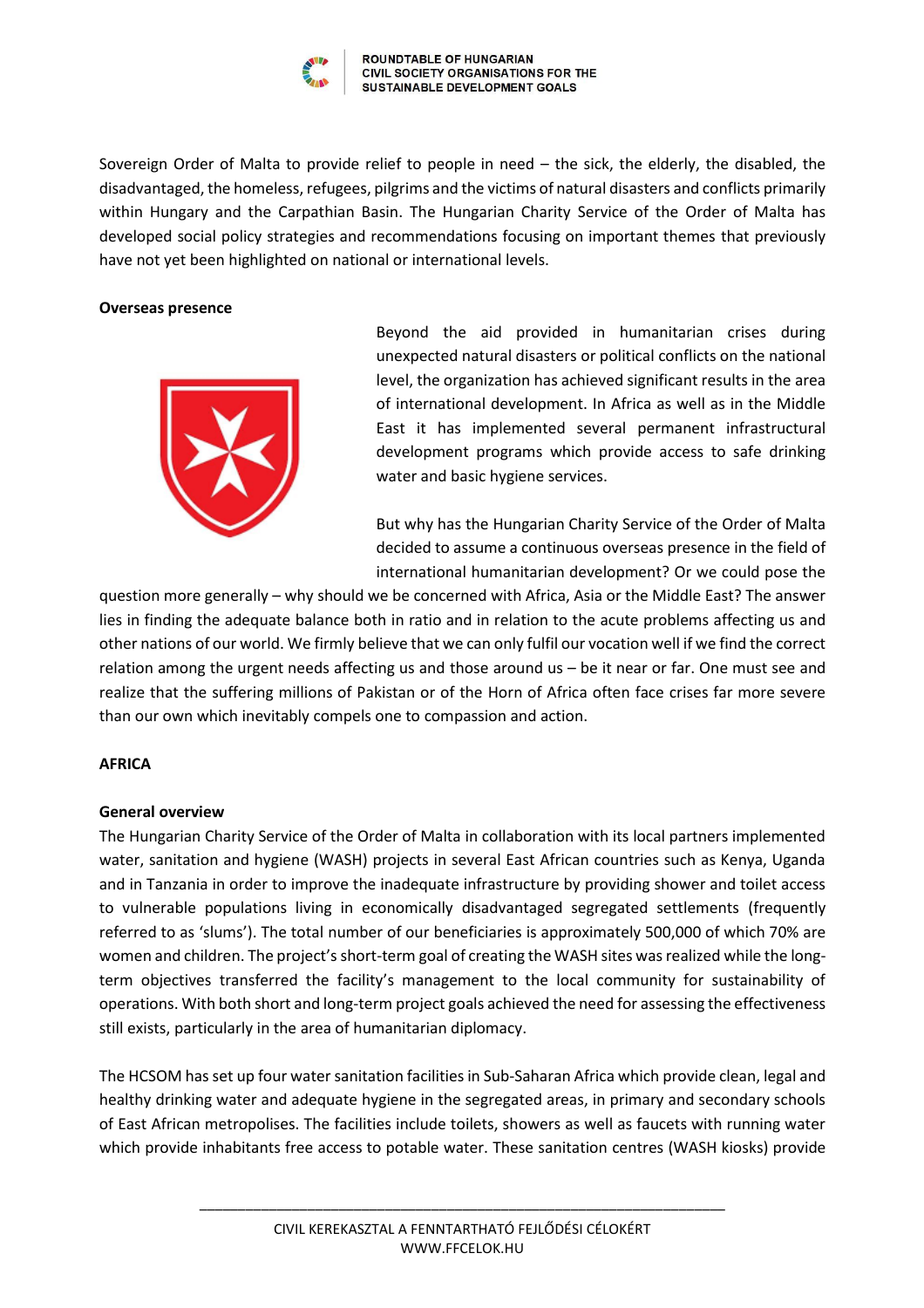

the minimum necessary sanitary conditions for the local community. This is particularly important as they are often forced to pay well above the market price for drinking water supplied by cartels. Most families cannot afford the high costs and instead resort to tinkering illegal connections to the urban water supply, which break down frequently, exposing them to unsafe groundwater. As a result of the inadequate sanitation network wastewater flows freely in open ditches through the densely populated, hut-lined streets. The HCSOM also implements WASH programs in partnership with local charities and churches that have been active in programming supplying healthy drinking water in East Africa. The facilities have been realized with the support of the Hungarian Charity Service of the Order of Malta and it also includes, in addition to the water supply and WASH facilities, a community hall for the use of the local population.

## **Topic importance**

## *The inherent challenges of providing WASH programs:*

- 1. Economically disadvantaged areas rarely dissolve. Often the initial goal of being a temporary facility evolves into long-term challenges that require community infrastructure planning. The benefits of program assessment will provide insight into the transition from short to long-term planning strategies that will translate into specific practices for the WASH humanitarian community at large.
- 2. WASH facilities in economically disadvantaged areas are vulnerable to corruption. Humanitarian field workers are confronted with local, illegal water vendors and potentially inflated costs of commodities thus they need safeguards that protect the fundamental principles of the humanitarian space. Refining humanitarian policies and guidelines will equip locals with tools that support humanitarian principles of ethics and equal access to WASH resources.
- 3. Relevant decision makers and opinion leaders must be engaged in ethical WASH program implementation. Documenting best practices is essential to providing long-term assurance that WASH activities will continue to support the so-called humanitarian cluster system and respect the diverse cultural context of nations.

## **Project benefits**

Three key considerations exist that can persuade decision-makers in the humanitarian actions to act responsibly and protect vulnerable populations:

- 1. Direct benefits of access to WASH include the improvement of personal hygiene, prevention of communicable diseases, and respect for personal dignity – all are fundamental rights that are within the scope of International Humanitarian Law;
- 2. Local employment opportunities to sustain WASH practices and build local partnerships among community non-governmental organizations (NGOs), international NGOs, and private-sector partners. Investing in these populations provides opportunities to develop community ownership for sustained WASH practices;
- 3. National governments that engage in the humanitarian diplomacy process, e.g., providing permission for implementing partners to administer services and accepting WASH resources as a means of advocacy to encourage caring for vulnerable populations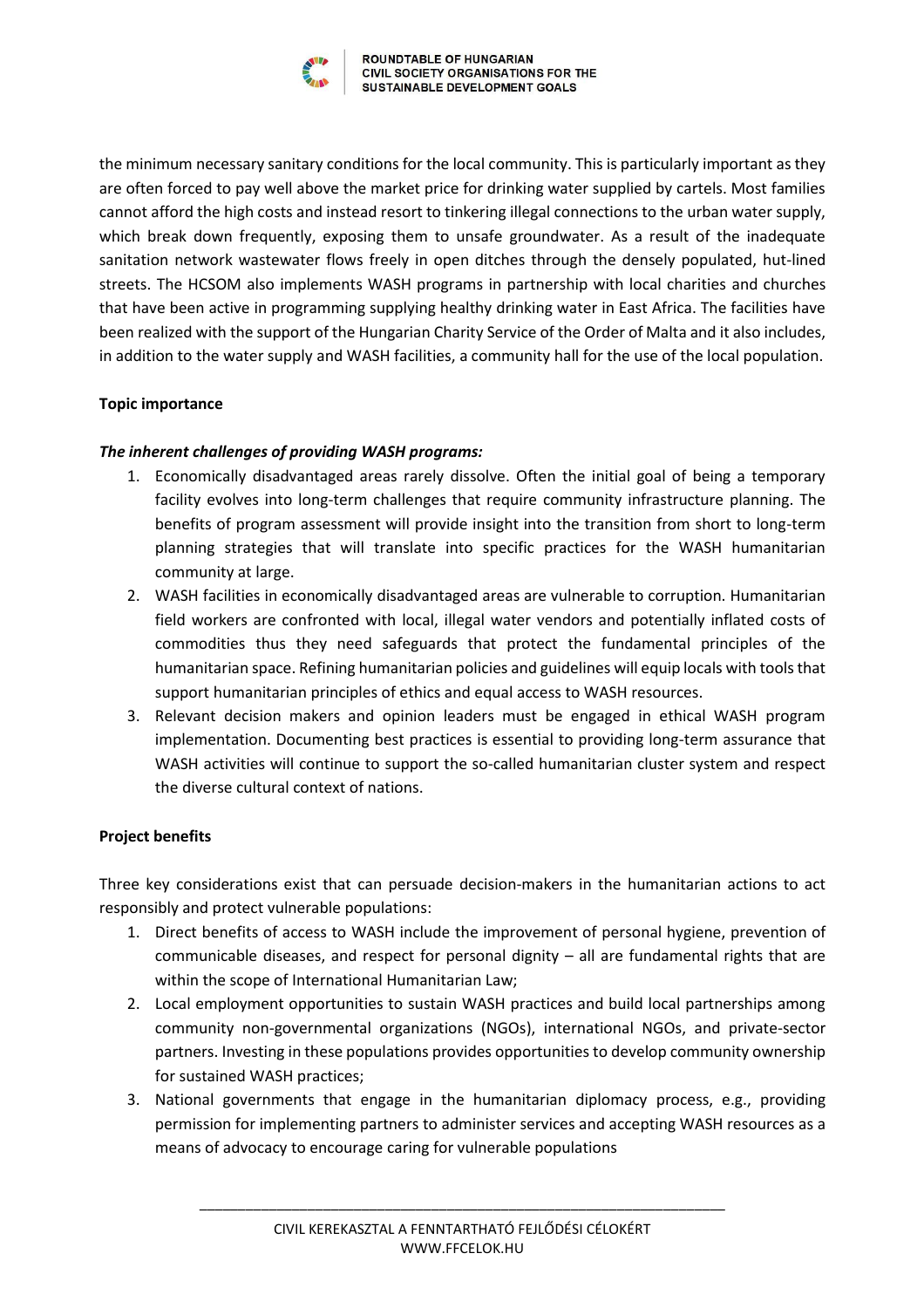

#### **Summary**

Effective WASH actions rely upon the principles of sound humanitarian policies. Given that humanitarian diplomacy, assistance and international development require long-term relationship building, examining programs that develop and respect the humanitarian space of coordination and collaboration, are often the most successful, e.g., the long-standing models of international organizations. The sometimes gap filler activities of the Hungarian Charity Service of the Order of Malta could have a lasting impact on exerting influence on decision makers across the world and supporting humanitarian diplomacy so that it may become a responsibility and not just a choice.

## **MIDDLE EAST**

#### **General overview**

During the past decade the primary focus of the Charity Service's support has been the Middle East and Sub-Saharan Africa assuming a continous presence in several countries critically in need. The Middle East is a key concern and of particular importance to the organization's focus where it is committed to providing humanitarian assistance based primarily on social need without racial, ethnic or religious bias.

Stemming from the Charity Service's distinctive character it gives singular attention to the help and support of the Christians communities and all religious minorities that suffer from the instability and violance within the region as a means of expressing solidarity and compassion towards our brothers who for their faith alone are enduring horrendous acts of violance, discrimination and religious persecution.

The resulting social and political uncertainties create fertile grounds for extremist interpretations of culture, politics and religion where Christians and other minorities often become particularly vulnerable and resort to fleeing the ensuing insecurities. The region's current large-scale displacement, migration and refugee crisis has inundated the countries of the Middle East as well as Europe, creating new challenges for re-weaving the tapestry of social unity. In an effort to try and put an end to the senseless sufferings the international community as well as all able and good-willed persons ought to mobilize and join their forces in order to promote peace and stability in the Middle East, recognizing that while the continued use of heavily armed militant forces may be essential for the time being, it should not be the sole instrument used to conquer the radical groups. Providing equitable humanitarian and development assistance, fostering the building of open and inclusive societies, negotiating ceasefires and most importantly safeguarding those who with the courage of the martyrs have resolved to remain in their beloved homeland are just a few means for peaceful interventions.

## *Topic importance*

1. The Middle East, often referred to as the cradle of Christianity, is of fundamental significance to the Charity Service as it is genuinely committed to preserving – to the extent possible – the rich inheritance of the ancient Christian communities who are now forced to flee the unspeakable violance and terror devestating their homeland.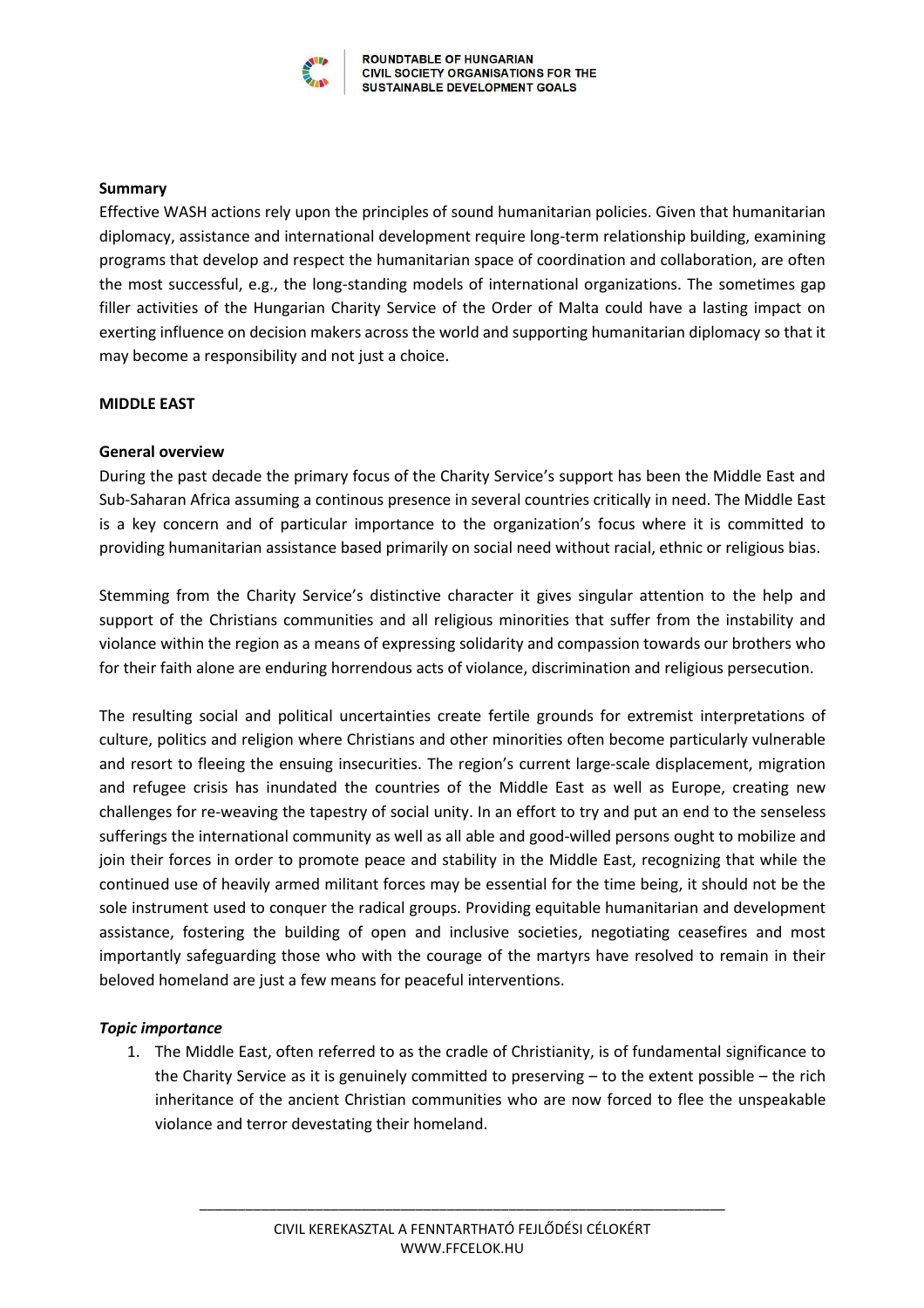

- a. The first disciples of Christ, the apostles and the blood of the martyrs have left behind a richly cultivated "land flowing with milk and honey" (Exod. 3:17) where Christian communities have been flourishing throughout the centuries but are now in danger of disappearing entirely as a result of the vehement and seemingly unending persecution and religious discrimination in the regions of the Middle East. Consequently, Christians have become a minority in a land that was, some two thousand years ago, the birthplace of Christianity. The Charity Service, an organization with intrinsic Christian values, is genuinely devoted to expressing solidarity and compassion towards its Eastern brethren and sharing if necessary a common fate in order to demonstrate that they're not forgotten by the West.
- b. For us westerners the obligation is inestimable we ought to open our hearts and ears and extend a helping hand towards the Christian communities and all religious and nonreligious minorities enduring significant adversities as a result of the rise of religious radicalism in the East. The number of Christians are diminishing at an alarming rate as they're forced to flee the increasingly hostile environment in order to protect their own lives and that of their loved ones.
- 2. Those travelling through Hungary via the Balkans migratory routes are identified more often than not as originating from countries of the Middle East.
	- a. The majority of the refugees and migrants travelling through and requesting refugee status in Hungary arrive primarily from 3 countries all of which are in the regions of the Middle East
	- b. The Hungarian Charity Service echoes that aid ought to be provided right where it is most needed, thus rather than removing and replacing the needs and the needy efforts should be directed to bringing the help directly to them.
- 3. The Middle East represents one of today's primary conflict zones
	- a. The Arab Spring of 2011 has spread as a seemingly uncontrollable wave of wildfires first through the regions of North Africa and then through the Arab world. It also affected the countries of the Middle East many of which have plunged into turmoil due to the collapse of their already fragile economic and political situations.
	- b. In 2011 at the onset of Syria's civil war the country was shaken to its foundations and the ensuing effects are still felt today. A major exodus is under way in the entire region with millions throughout the Middle East emigrating. In addition to fleeing discrimination and persecution from extremists, Christians emigrate in search of educational and economic opportunities. As local populations dwindle, communities are also becoming increasingly frail and fragmented, minority groups remaining in isolated pockets becoming all the more vulnerable. Recognizing the special role of the Christian presence in the Middle East in bearing witness to faith and in fostering fraternity, unity, and dialogue. we ought to condemn the atrocities unceasingly and urge the international community to address the needs of minorities "above all by promoting peace through negotiation and diplomacy,…